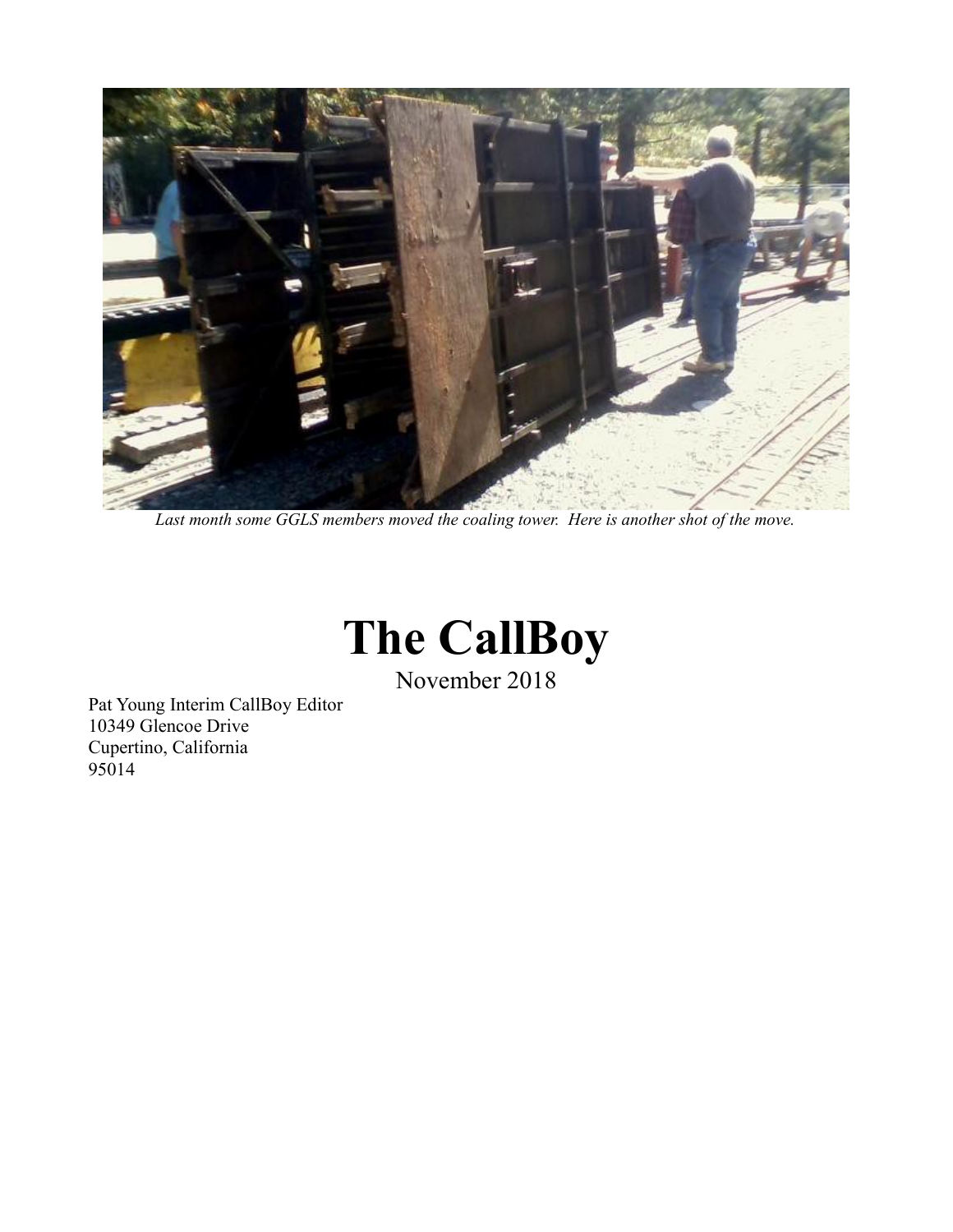# **The CallBoy Newsletter**

#### **Official Publication of the Golden Gate Live Steamers, Inc. Copyrighted 2018**

Tilden Park 2501 Grizzly Peak Blvd, Berkeley, California, 94708 510-486-0623

Pat Young, interim Editor [phty95014@yahoo.com](mailto:phty95014@yahoo.com)

A 501(c)(3) Non-Profit Museum [www.ggls.org](http://www.ggls.org/) or [www.goldengatels.org](http://www.goldengatels.org/)

### **November 2018**

|                 | <b>VIIItus</b>   |              |
|-----------------|------------------|--------------|
| President:      | Rich Lundberg    | 415-299-0983 |
| Vice President: | John Lytle       | 707-556-9630 |
| Secretary:      | Rich Croll       | 510-276-3893 |
| Treasurer:      | John Lisherness  | 510-647-8443 |
| Safety:         | Jerry Kimberlin  | 510-232-6721 |
| Ombudsman:      | <b>Bob Cohen</b> | 510-655-6907 |
|                 |                  |              |

**Officers**

#### **GGLS Trust Fund Members**

John Lisherness Rick Zobelein Jerry Kimberlin (elected March 2015)

#### **GGLS Committee Chair people**

| Bits & Pieces:          | Sheldon Yee                   |  |
|-------------------------|-------------------------------|--|
| <b>Boiler Testing:</b>  | Jerry Kimberlin               |  |
| Building:               | <b>Rick Reaves</b>            |  |
| CallBoy Editors:        | Pat Young (printed version),  |  |
|                         | Rick Zobelein (email version) |  |
| Engine:                 | Mark Johnson                  |  |
| Grounds:                | Andy Weber                    |  |
| High Track:             | Sheldon Yee                   |  |
| Librarian:              | Pat Young                     |  |
| Membership:             | <b>Sammy Tamez</b>            |  |
| Public Train:           | Walt Oellerich                |  |
| Refreshments:           | Walt Oellerich, Sheldon Yee   |  |
| Rolling Stock:          | Rich Croll                    |  |
| Round House:            | Michael Smith                 |  |
| Security:               | Jon Sargent                   |  |
| Signals:                | Steve Wood, Bruce Anderson    |  |
| <b>Technical Talks:</b> | Charlie Reiter                |  |
| Track:                  | John Lytle                    |  |
| Web Site:               | Pat Young, Rick Zobelein      |  |
|                         |                               |  |

#### **Membership**

To qualify for membership, attend 2 monthly meetings. At the first meeting, please introduce yourself and obtain a membership application from Membership chairman or Secretary. At the second meeting, return your completed application, the yearly prorated club dues, together with a the \$25 initiation fee and you are officially a member.

#### **Club Correspondence**

All correspondence to the Golden Gate Live Steamers should be sent to the secretary, Rich Croll at his email at [railroc66@yahoo.com](mailto:railroc66@yahoo.com)

#### **CallBoy**

Articles, pictures, photographs, items for sale or any other information that would be of interest to the club should be sent to Pat Young, the interim CallBoy editor ([phty95014@yahoo.com](mailto:phty95014@yahoo.com)).

*Deadline for submittal to next month's issue is the 19th!*

#### **Calendar of Club Sponsored Events**

10/14/17 General Monthly Meeting/Board Meeting 10/20/18 Sacramento Live Steamers Fall Meet 10/21/18 Sacramento Live Steamers Fall Meet 11/11/18 General Monthly Meeting/Board Meeting 12/09/18 General Monthly Meeting/Annual Meeting/ Board Meeting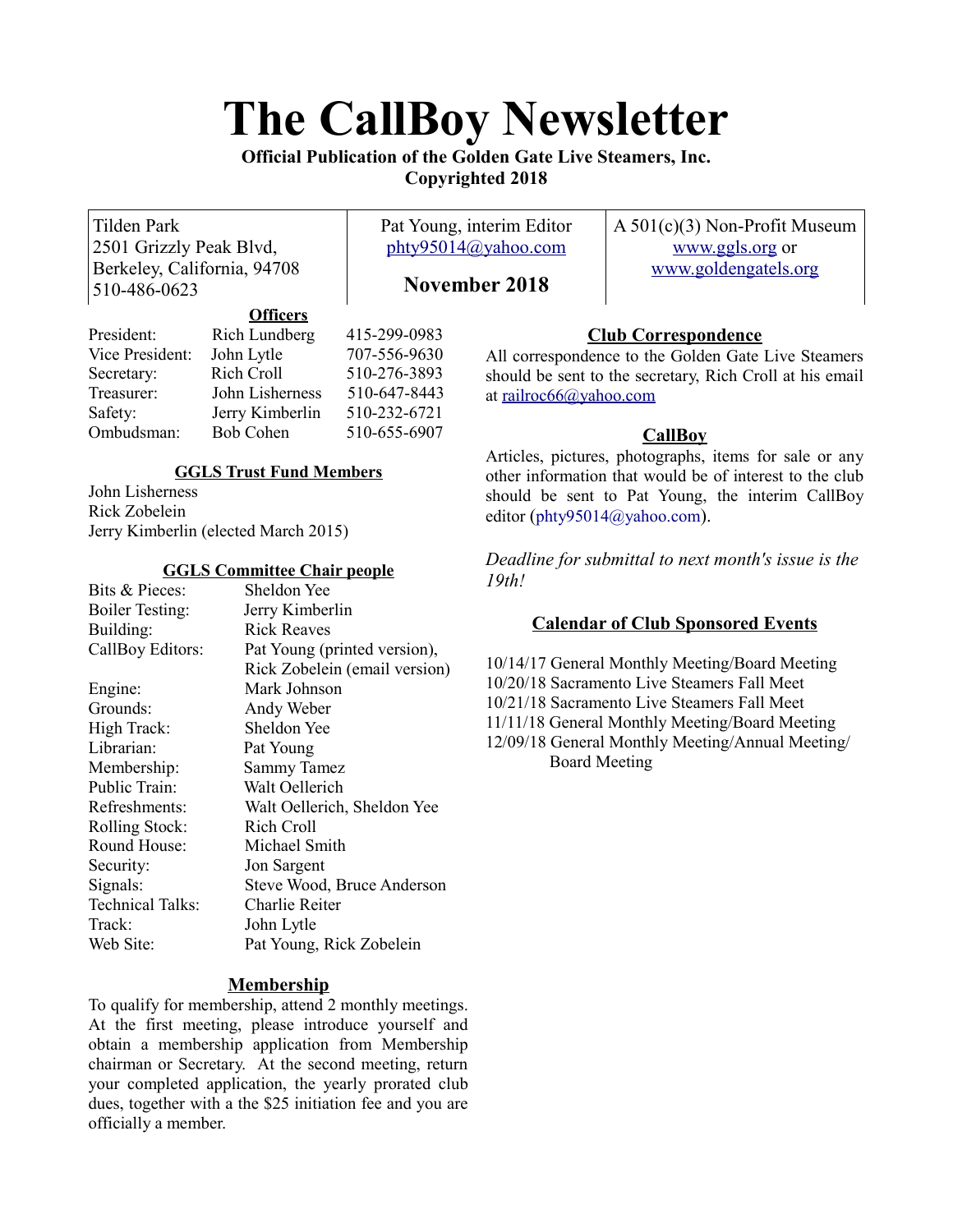#### **Minutes of General Meeting**

Called to order at 10 am by President Richard Lundberg. Secretary Richard Croll was absent and Rick Reaves acted as Secretary.

#### **Guests/New Members**

Two new members who presented themselves were



John Faucon and



Lou Breon, a G-Scale enthusiast, who has recently retired.

Rich Lundberg spoke about the Thursday work crew meetings at the club where it is a great opportunity to meet other members and to work on the club facilities.

#### **Steaming activities:**

#### **Announcements:**

There were no steaming activities to report on or any announcements.

#### **Officer Reports**

The **President** and **Secretary** had nothing to report.

**Treasurer:** John Lisherness reported on the income & expenditures for the month.

**Safety Chairman:** Jerry Kimberlin reported no incidents during the Fall Meet except his own speeding.



He was reminded by Rich Lundberg about the RGS 20 running off the end of the turntable, the replacement of its wheels and the addition of locks to the turntable's folding end tracks to prevent equipment from rolling off. Rich Lundberg reminded everyone that the safest way to use the turntable is to push equipment on/off the table rather than use power from the engine.

**Ombudsman:** Bob Cohen noted that there was no change to the slate of candidates for running for club offices. Rich Lundberg encouraged anyone wishing to run for office that there is still time to add their name to the slate.

Rich Lundberg spoke for the Security Committee's Jon Sargent that low level lights were added to key spots of the surveillance system to enhance the recorded images. Michael Smith noted that the lock combination are being changed to the Roundhouse on Sunday the 21st of October. He also asked members to not store equipment in another person's stall without permission and to not block the door so that it has to be forced closed. Rich Lundberg added that the space is "real" tight and not to try to put 10 lbs in a 5 lb space.

#### **Buildings Committee:** nothing to report.

**Grounds:** The Grounds Chairman was absent so Rich Lundberg reported that the pine tree removal was in the works. Andy Weber also wanted acknowledgment for Bill Smith's rebuilding of the grate on the brick BBQ pit where upon thanks & appreciation were given to Bill by the members. Someone then asked when the burgers would be done, eliciting a laugh.

Rich Lundberg spoke that cold weather mode is coming and water will be turned off when not needed during the winter months. Members were reminded that it does freeze at the club and the importance of draining the pipes (please ask Andy Weber if the procedures are not known).

Bob Morris described the work that JoAnn Miller has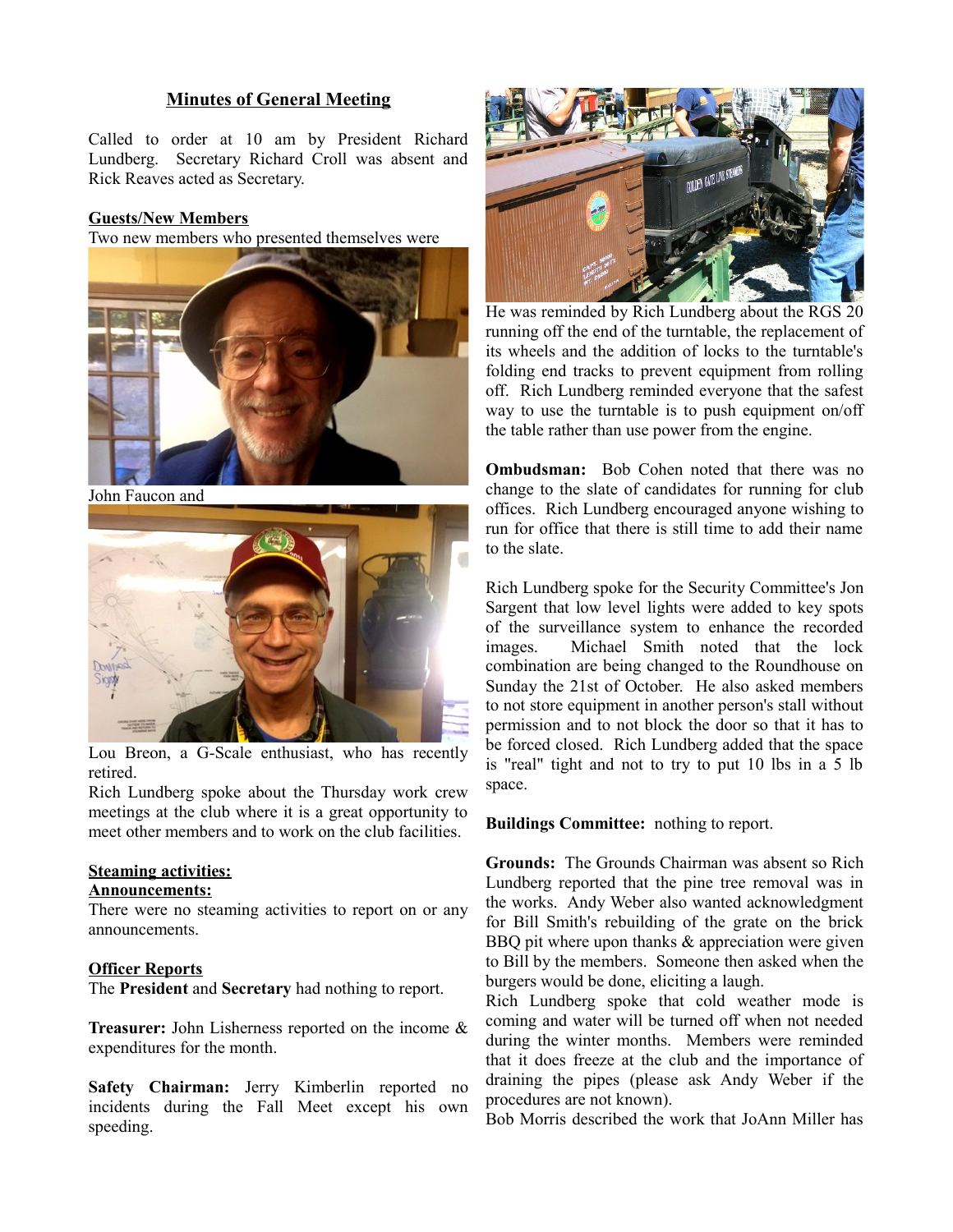done in planting the garden areas of the track to an applause from the members present.

**Signals:** Signal Chairman Bruce Anderson spoke that the work done on the signal at the new switch added near the Roundhouse is making progress.

**High Track Committee:** nothing to report.

**Ground Track crew:** nothing to report.

#### **Locomotives:**

The Engine Report was given by Rick Zobelein as follows:

**RGS #22:** Being rebuilt with new wheels and reassembly is commencing.

**RGS #20:** In service and is pulling the Public Train on Sundays.

**Hunter Atlantic:** To be used for training of new steamers by Vladimir Kovalevsky & Andrew Rogers starting in January. Details are on the bulletin board.

**Heintz Atlantic:** Continues with its reassembly by Vladimir Kovalevsky.

**Johnson Pacific:** is running and will also be used for the steaming class.

**Diesels:** The two diesel engines are working fine.

The new diesel electric engine, which pulled the Public Train during the Fall Meet, pulled the 10-car Public Train on the following Sunday. The train tripped the on-board circuit breaker when given a high throttle engagement when entering the Heintz loop grade since the motor & controller are rated at 300 amps which easily tripped the breaker. The breaker was reset after rescuing from the track with no further problems. It should be noted that an easy hand on the throttle should prevent future breaker tripping.

**Public Train:** Walter Oellerich reported that the Fall Meet ridership exceeded that of the Spring Meet and that more people wanted to see Bill Smith's Thomas the tank engine. This also elicited an applause from the members.

Last week we had a group from the Colorado Live Steamers and Walter related a story that the elder of the group was seated on the engine tender and was in heaven as he has a Shay at home. The rest of the family lamented that they would have to put up with him the rest of the day because he had such a great seat.

He also thanked everyone who helped on the Public Train at the Fall Meet.

Rich Lundberg had a story of a visitor coming up to him and noting he was the President of the club and thanked him for having the event on his grandson's second birthday. They said they were having a grand time at the club that day.

**Web/Callboy:** The Web and Call Boy status was read by Rich Lundberg that Pat Young has appended the 2019 membership dues/roundhouse lease renewal form to the CallBoy. Dues are expected before the end of the year where there is a \$10 discount to dues if submitted by that time.

The renewal form is also downloadable from the GGLS web site [\(www.ggls.org\)](http://www.ggls.org/) and please note that they are begin collected by Lisa Kimberlin.

Vladimir Kovalevsky related how he & Pat are cleaning up info on platforms like Google maps and Yelp to correct opening times etc.

**Membership:** Membership Chairman Sammy Tamez asked that prospective members see him to be shown around the track and to answer any other questions. Rich Lundberg asked if an info sheet handout is available because one used to be available in the past at the Tilden Station.

**Train Meet:** Meet Chairman Bob Morris thanked everyone that worked on the Fall Meet. There wasn't as many trains as he had hoped but it was still a good turnout. He felt there was a good turnout of the Public on Sunday with no incidents. Rich asked for any comments on the Meet and Bruce Anderson asked for acknowledgment to Bob & Sandy Morris for their work organizing the Meet for which they received a well deserved round of applause.

#### **Old Business**

Rich Lundberg related that the coal tipple was moved to make way for a new track to the roundhouse turntable. It ended up at a spot behind the Roundhouse rather than a spot by the Diamond Mine. The move proved to be too big a task for the available crew at that time. Rich Lundberg asked for someone to take on its move & restoration.

John Lisherness related how bulky & heavy it is to move under bridges, over track and other obstacles. The roof is shot and will rot if not fixed & painted. Rich believes it is a structure that adds to the ambiance & flavor of the facility. A discussion about various methods to move it ensued and Brian Perry volunteered to look at it and see what could be accomplished.

#### **New Business**

Vladimir Kovalevsky spoke about declining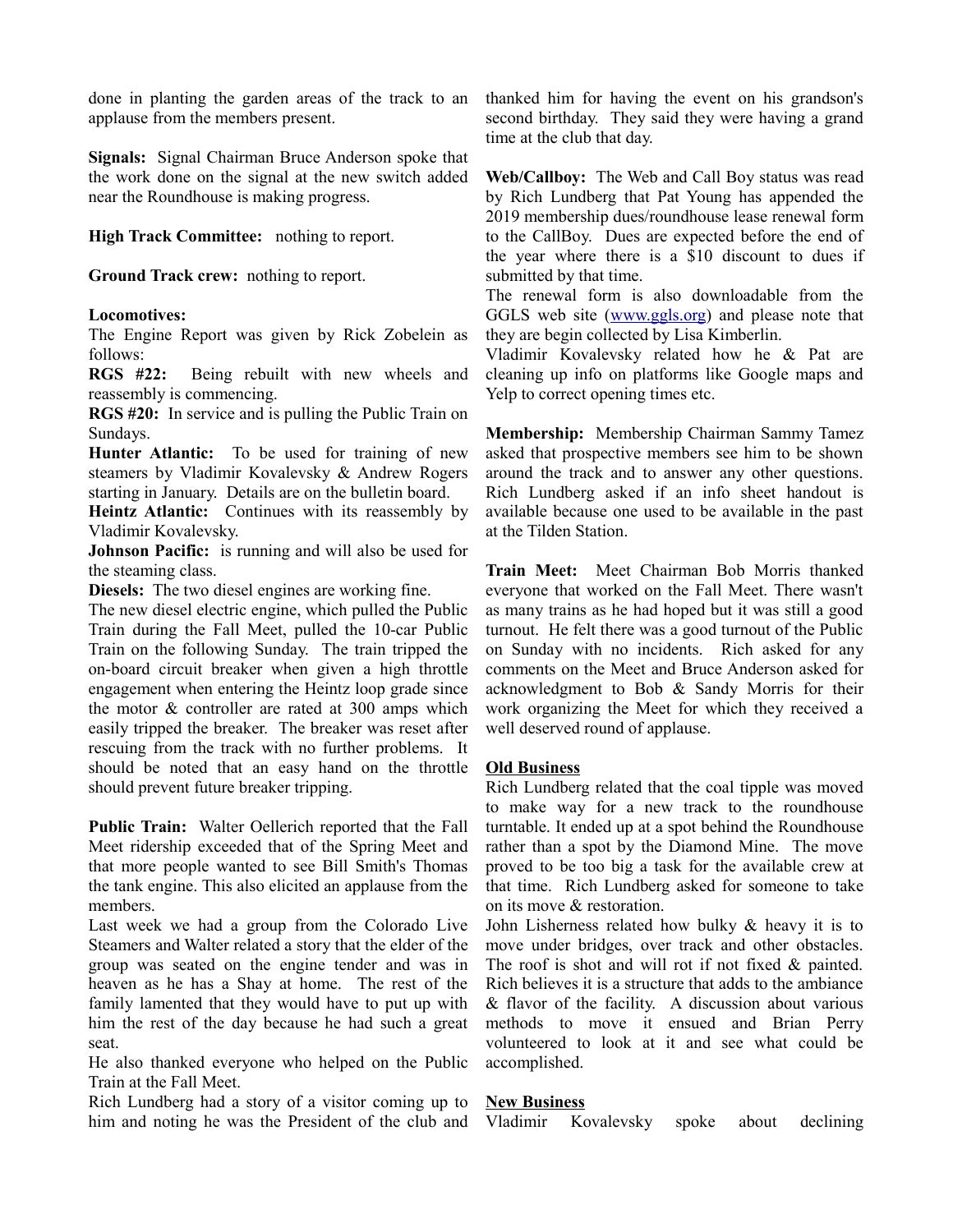membership and spoke to Pat Young about ways to approach marketing people to reach potential new members. The GGLS web site appears to be OK where a web search directs users to it but lacks good information about opening times and club meets.

He corrected some things and took ownership of the Facebook page where he added public times and meeting info which he also added to Yelp.

He then solicited any ideas that could help this endeavor where one member suggested a GGLS presence at local small scale train shows.

Rich Lundberg suggested a one-sheet handout available at the train station and or GGLS business cards to hand out at casual meetings, since personal contacts are more effective in marketing the club. "We're not wanting to market to the wide Public but to those who have a serious interest in trains".

Dave Bradas talked about possible lawsuits because of falls or injuries to inexperienced people if we open up to too many people.

Rich doesn't want too many people at Meets as the parking and facilities can't handle a large crowd.

Bruce Anderson doesn't want the club to be a childcare facility where parents drop off their kids.

Sandy Morris expressed her feeling that perhaps the current club members are not being appreciated and that communication needs to be improved to help reduce declining membership. Perhaps more pictures of activities, more emails and a printed Call Boy. Rich stated that a printed Call Boy is too much work and the electronic version is sufficient.

A new member asked who to talk to about ideas and was directed to Vladimir Kovalevsky, Pat Young or Sammy Tamez.

Dave Bradas spoke of coming to Thursday work days and not feeling welcomed. Another member spoke of not being able to reach the website until recently and Vladimir said those type of issues are being addressed.

Another member talked about setting membership goals. Rich talk about the club reaching a smaller number of people with distinct interest in small scale trains.

Vladimir also spoke about anyone interested in attending the Maker Faire with equipment to see him. He encouraged members that want to run the club locomotives to sign up for the upcoming steam classes in January. Rich Lundberg added that it is a good opportunity to learn about steam engines and to get checked out on the running the Public Train and running the club engines.

Rick Zobelein asked if anyone had seen the Yelp

posting about the Grumpier Old Men at the club.

Meeting adjourned at 11:05 am.

#### **Minutes of the Board Meeting**

Board Meeting commenced at 11:35 am and was recorded by Rick Reaves.

Under Old Business it was announced by President Rich Lundberg that Jon Sargent is fully in charge of all security matters at the club.

A Motion was made by Rich Lundberg & seconded by Bob Cohen that all club owned buildings utilize club managed locks. A vote was taken & passed by 4 Board members without any 'no' votes.

Rich Lundberg reminded everyone the club locks will have the combinations changed on April 1st.

The proposed contract form for member-built buildings is being revised by Michael Smith with input from Mark Johnson.

A discussion was had about class of membership concerning young people, started by Bob Cohen, about the rights and responsibilities of underage members. The Bylaws committee is preparing to address the situation in new Bylaws language. It was suggested by Rich Lundberg to have the Committee address the issue with a separate document ahead of the full Bylaws presentation. This will give prospective members a written set of rules for their children seeking membership to peruse before seeking full membership. It was noted by Jerry Kimberlin that this is a Bylaws Committee issue and will be dealt within that Committee as it is a complex issue.

The writing of a one-sheet handout for prospective members was discussed and tabled until Secretary Rich Croll can be involved.

Bob Cohen reported the officer recruitment slate has been finalized.

The issue of the Bulger Barn being transferred to the club and the setting of rent was tabled until the full Board can meet next month.

It was noted that Bob Cohen has 2 more years to organize candidate recruitment for club offices.

Meeting adjourned at 11:50 am.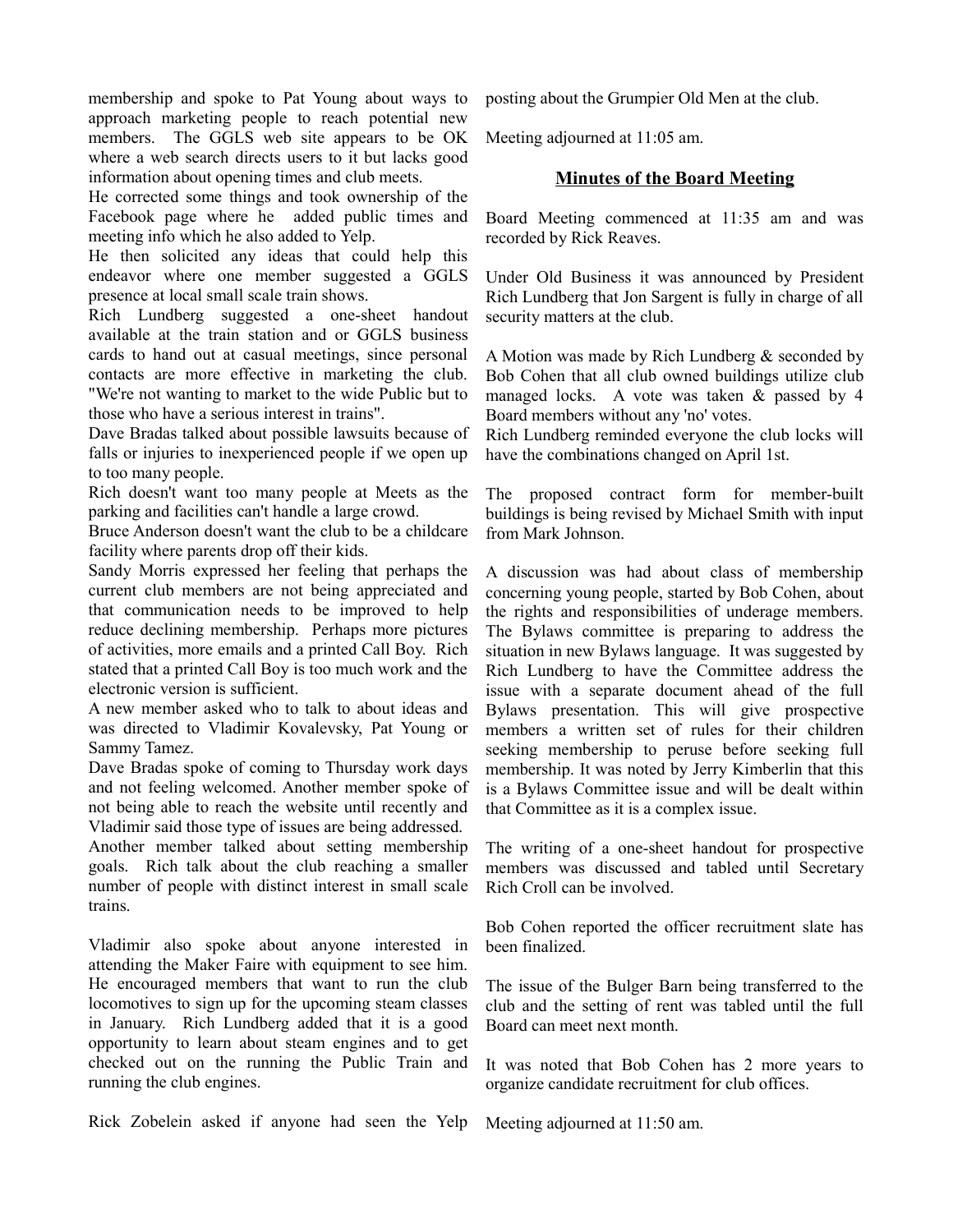#### **Bits and Pieces**



Charlie Reiter – Windemere Kettle – used to heat water for tea while in a steam boat, or it can be used to generate hot water for any purpose during steam operations on Lake Windemere in England. Copper kettle with brass bands.



Bob Cohen – Hit 'n Miss model gas engine in progress, based on a plan by long-time "Home Shop Machinist" magazine contributor, Philip Duclos. Mr. Duclos is the author of many projects in this magazine.





Bob Cohen reported the election slate of Board officers for 2019 is as follows:

Rick Reaves for President Andy Rogers for Vice President Richard Croll for Secretary John Lisherness for Treasurer Jerry Kimberlin for Safety

Rich Lundberg encouraged others to run for office this year, or in the future. If interested, please contact Bob Cohen or Secretary Rich Croll.

#### **From the Membership**



From Dan Swanson:

#### How to Fire Up a Steam Locomotive

#### *Guys,*

*The link below brings you to a more recent you tube video about firing a steam locomotive in great detail of one of the D & R G engines, #491. It is over a hour in length and the quality is excellent. If you are interested in viewing it just click on the link below . Hope you enjoy it. - Dan* 

*<https://www.youtube.com/watch?v=xx9Q8PphAVo>*

#### From Bruce Anderson:

*While passing through the foothills of the Sierras in search of a new whistle for my 0-4-0T, an old GGLS member approached and said, "Hi." During our conversation, he mentioned he had an old VHS tape of the early years of Victor Shattock and the GGLS. This past weekend the tape was dropped off and now it's up on YouTube in four pieces (sorry for the ads, I'm figuring the music algorithm triggered them). I believe most of this was shot on film between the 1930s to the 1960s and transferred to VHS around 1974-ish.*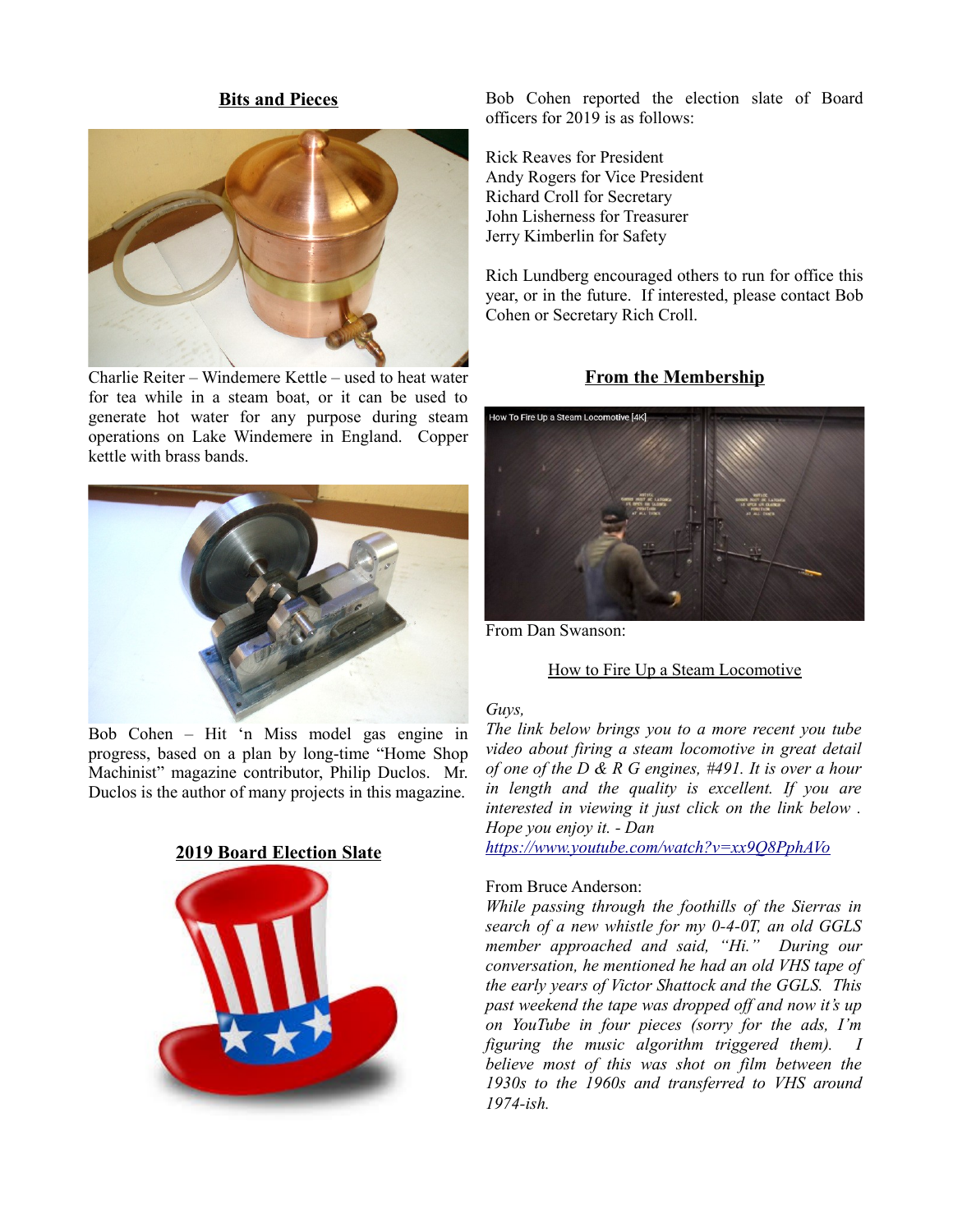

*History Of Ken Shattock: <https://www.youtube.com/watch?v=7AZYKVnxqrM>*



*Live Steaming In The Basement (Oakland, CA): <https://www.youtube.com/watch?v=QB6zZu8MvuI>*



*Live Steaming In Stockton, CA: <https://www.youtube.com/watch?v=V93mzDHZ26k>*

## **GGLS AT REDHOOD PARK - OAKLAND**

*Live Steaming In Redwood Park, CA: <https://www.youtube.com/watch?v=bZtFZkSv-54>*

*Enjoy, Bruce*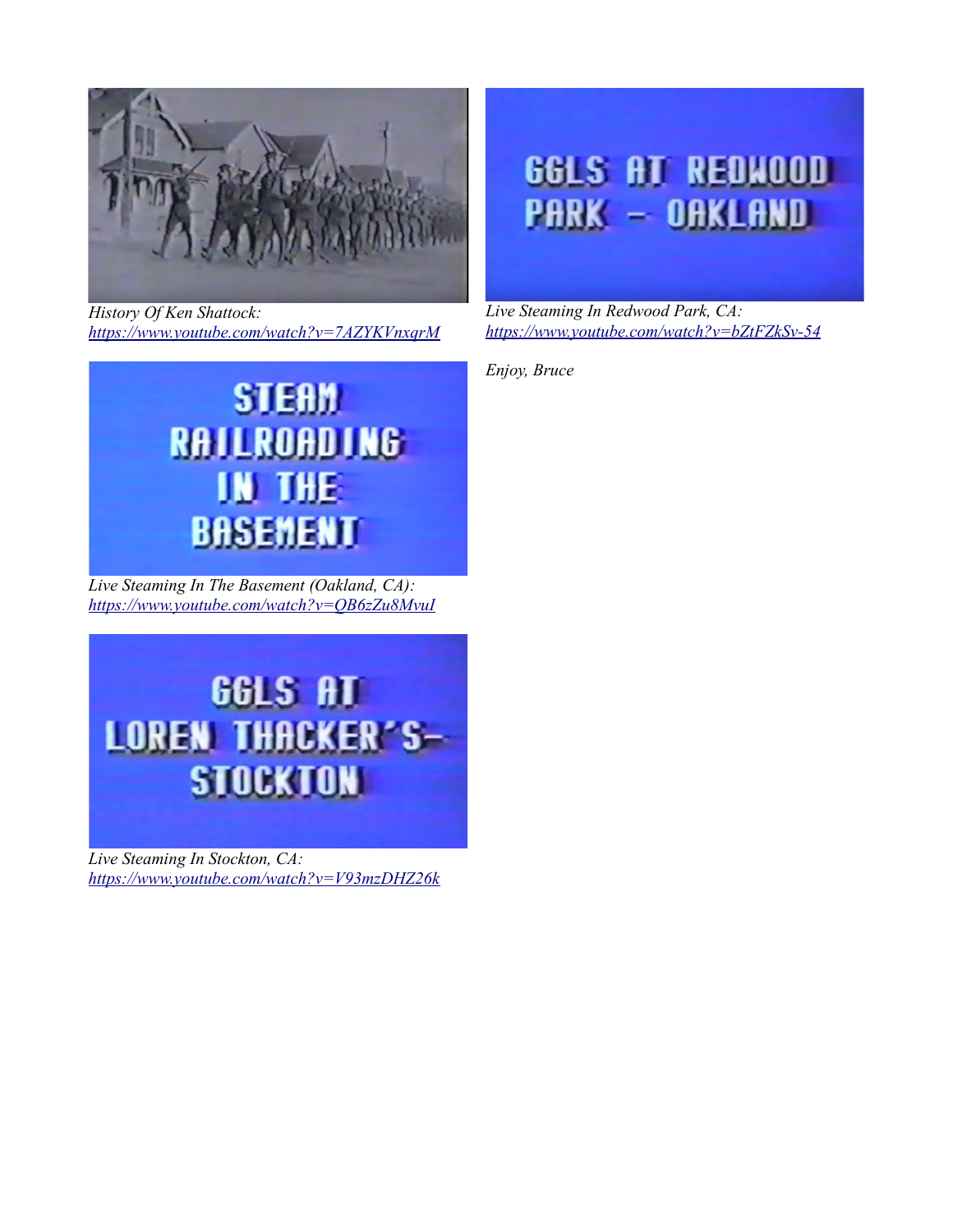**For Sale** Harper 2-6-0 Mogul and Tender October 6, 2018





A beautiful 2-6-0 Ed Adams masterpiece is for sale. This is a Wabash style Mogul which looks to be an early Allen kit. It is in pretty good shape and was converted to burn propane.

It has a water pump, injectors, scale fitting and much more. It has not been steamed for many years and probably will require a boiler test.



The photos speak for themselves since Ed Adams does museum quality work and you must view it (in Napa) to appreciate it.

Please feel free to contact Dave for more information.

Asking a newer lower price of \$9,500 or Best Offer.

If interested or have questions, contact: Dave Bradas Napa, California 94558 (707) 252-7390



An 0-4-2 Chloe that is propane fired with a steel boiler. Beautiful workmanship!

Asking price is \$9,500 or Best Offer.

If interested or have questions, contact:

Dave Bradas Napa, California 94558 (707) 252-7390